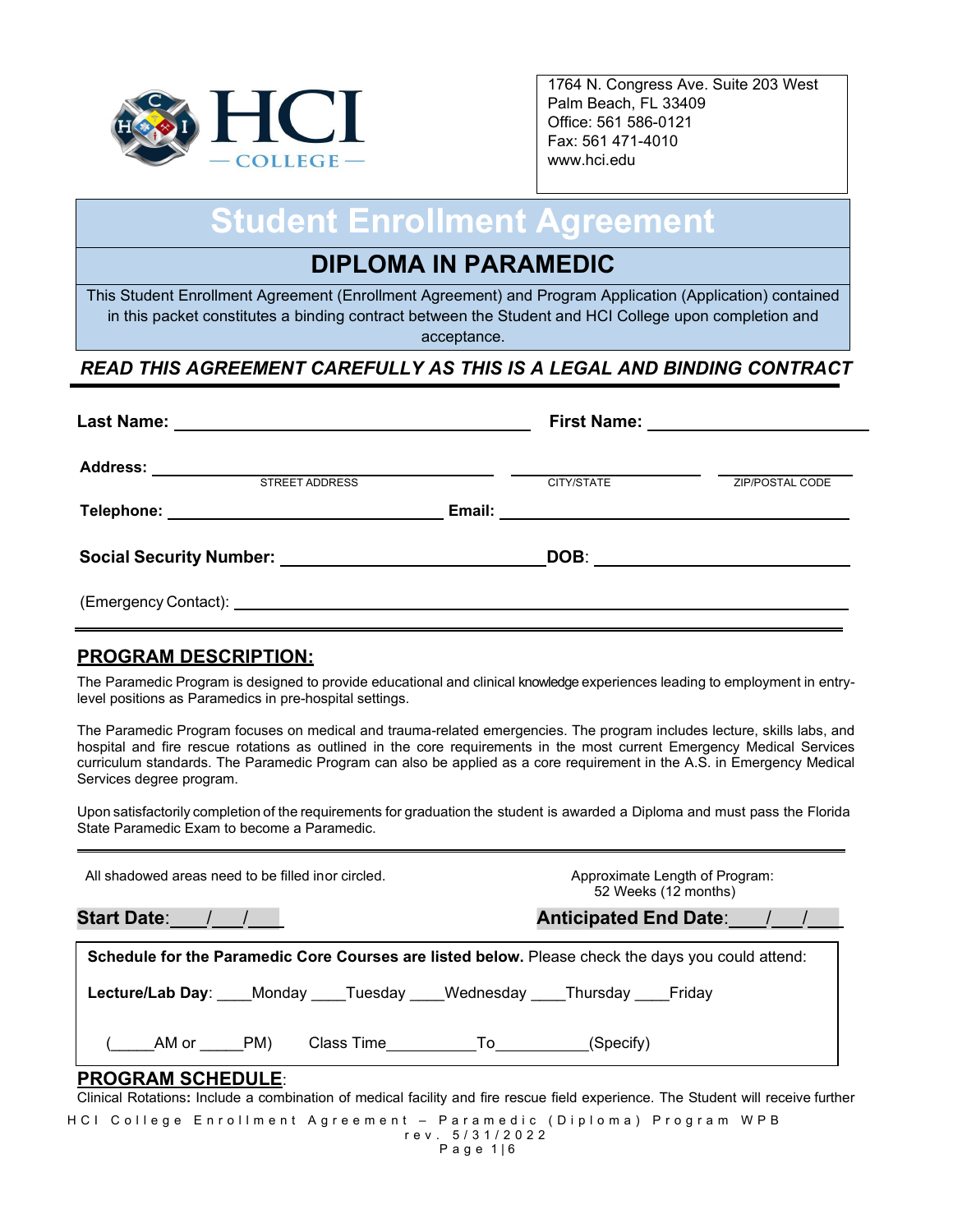details of this schedule at the mandatory orientation which occurs approximately one week before classes begin. *Most Clinical Sites are usually within 50 miles of the College; however, can be located up to 100 miles from the College.*

## **ACCREDITATION AND PROGRAM LENGTH**:

#### **45 semester credits: approximately 1,112 clock hours, 3 semesters, 12 months**

This program is approved by the Florida Department of Health Bureau of Emergency Medical Services. HCI College is accredited by the Accrediting Commission of Career Schools and Colleges, 2101 Wilson Boulevard, Suite 302, Arlington, Virginia 22201. (703) 247-4212 [\(www.accsc.org\)](http://www.accsc.org/).

## **Diploma in Paramedic (45 Credit Hours)**

Semester I, II and III courses are \$293.00 per credit hour 15 Credits Per Semester

| <b>Tuition and Application Fee</b> |          |  |  |
|------------------------------------|----------|--|--|
| Tuition                            | \$13,185 |  |  |
| <b>Application Fee</b>             |          |  |  |
| <b>Total Program Cost</b>          | \$13,235 |  |  |

## **Tuition and Fees Breakdown Per Semester:**

| <b>Semester</b>                                                                          | <b>Course</b><br><b>Number</b> | <b>Course Name</b>                      | <b>Credits</b> | <b>Tuition</b> |
|------------------------------------------------------------------------------------------|--------------------------------|-----------------------------------------|----------------|----------------|
| <b>Semester 1</b>                                                                        | <b>EMS 2620C</b>               | Paramedic I Lecture                     | 10             | \$2,930        |
|                                                                                          | <b>EMS 2620C</b>               | Paramedic - Lab                         | 1              | \$293          |
|                                                                                          | <b>EMS 2664L</b>               | Paramedic I - Hospital/Field            | 4              | \$1,172        |
|                                                                                          |                                | <b>Total for Semester One</b>           |                | \$4,395        |
|                                                                                          |                                |                                         |                |                |
| <b>Semester 2</b>                                                                        | <b>EMS 2621C</b>               | Paramedic II - Lecture                  | 10             | \$2,390        |
|                                                                                          | <b>EMS 2621C</b>               | Paramedic II - Lab                      | 1              | \$293          |
|                                                                                          | <b>EMS 2665L</b>               | Paramedic II - Hospital/Field Combine   | 4              | \$1,172        |
|                                                                                          |                                | <b>Total for Semester Two</b>           |                | \$4,395        |
|                                                                                          |                                |                                         |                |                |
| <b>Semester 3</b>                                                                        | <b>EMS 2622C</b>               | Paramedic III - Lecture                 | 10             | \$2,390        |
|                                                                                          | <b>EMS 2622C</b>               | Paramedic III - Lab                     | $\mathbf{1}$   | \$293          |
|                                                                                          | <b>EMS 2668L</b>               | Paramedic III - Hospital/Field Combined | 4              | \$1,172        |
|                                                                                          |                                | <b>Total for Semester Three</b>         |                | \$4,395        |
|                                                                                          |                                |                                         |                |                |
|                                                                                          |                                | <b>TOTAL</b>                            | 45             | 13,185         |
| A set of required materials, textbooks, and uniforms are provided at no additional cost. |                                |                                         |                |                |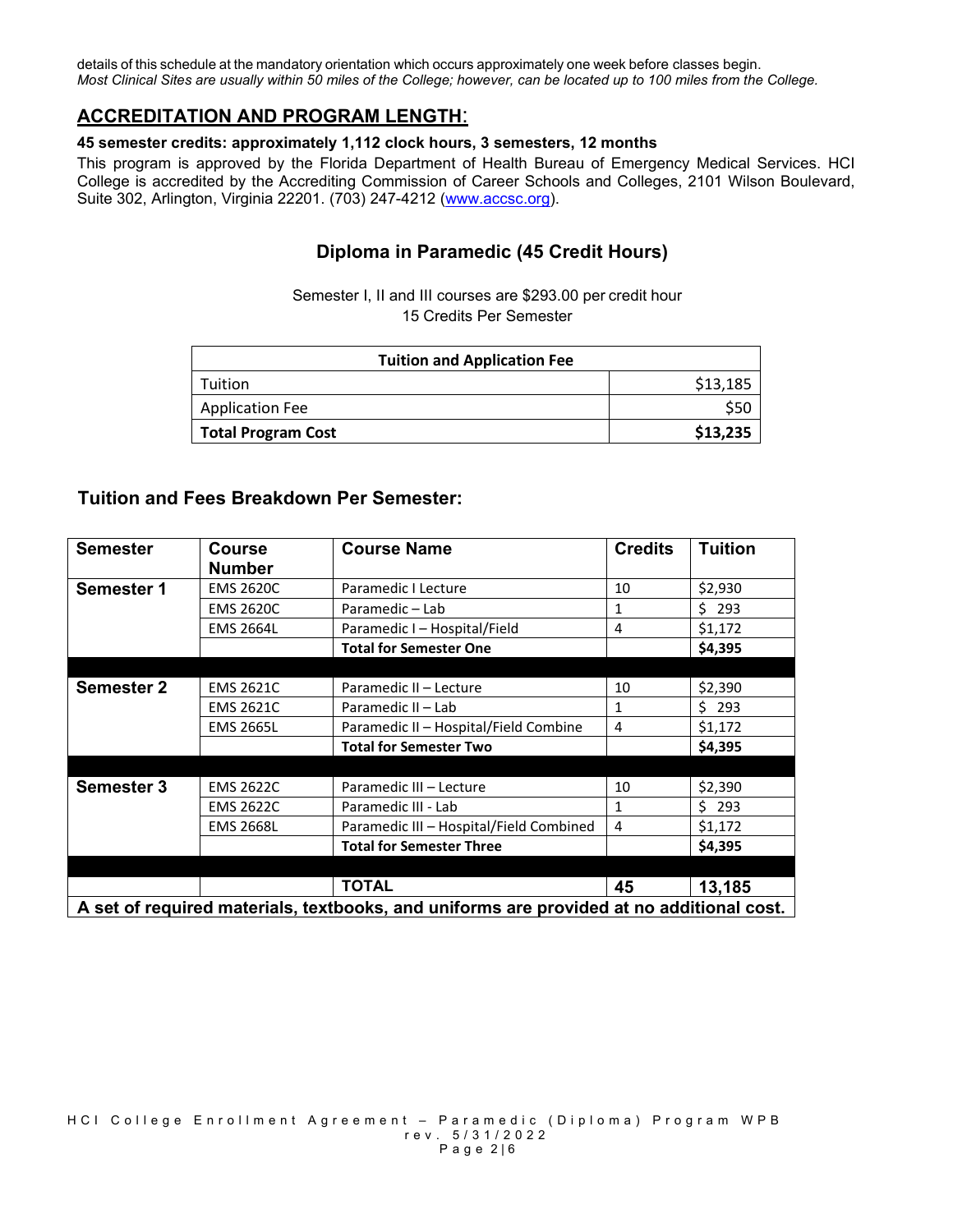## **Admission Requirement Checklist for the Paramedic Program:**

- Complete and sign an application
- **Pass a criminal background check (within the past 12 months)<sup>1</sup>.**
- **Pass and have a current (within the past six months) 10 panel drug screen<sup>1</sup>.**
- **Provide a valid Driver's License or government issued photo ID**
- Provide proof of high school graduation (Diploma) or successful completion of the General Education Development test (GED), or verification of graduation from an Associate degree or higher program from an accredited college or university. Acceptance of any of the documents listed above is at the sole discretion of the College.
- Current license as a Florida State EMT. HCI College EMT graduates must receive their Florida EMT license prior to Semester II of the of the Paramedic Program

*1Certain findings on background checks or drug screen can hinder or prevent a student from clinical/ride placement or pursuing licensure in most program fields offered by HCI College.* 

## **METHOD OF PAYMENT:**

Option 1: Payment may be made by credit card or debit card.

HCI College accepts VISA, MasterCard, Discover and American Express.

- Option 2: Payment may be made by check or money order. No cash is accepted.
- There is a \$36 fee for checks returned for any reason.

Option 3: HCI College participates in Florida Prepaid College Fund (www.myfloridaprepaid.com), Bright Futures [\(http://www.floridastudentfinancialaid.org/ssfad/bf/\)](http://www.floridastudentfinancialaid.org/ssfad/bf/) and is approved for participation in various funding programs offered through the Veterans' Administration [\(http://www.benefits.va.gov/gibill/\)](http://www.benefits.va.gov/gibill/). Note: Program benefits may vary depending on individual eligibility.

The Application Form in this packet plus the application fee must be submitted prior to submitting the Enrollment Agreement. All required documents must be submitted before attending class. Tuition and related fees are due in full according to your payment schedule agreed upon at the time of registration and acceptance of the Enrollment Agreement.

| <b>ANNUAL</b><br><b>PERCENTAGE RATE</b> | <b>FINANCE</b><br><b>CHARGE</b>             | <b>AMOUNT FINANCED</b><br>The dollar amount of the<br>credit provided to you or on<br>your behalf. | <b>TOTAL OF PAYMENT</b><br>The amount you will<br>have paid after you have<br>made all payments as<br>scheduled. | <b>TOTAL SALE</b><br><b>PRICE</b><br>The total cost of your<br>purchase on credit<br>including your down<br>payment |  |
|-----------------------------------------|---------------------------------------------|----------------------------------------------------------------------------------------------------|------------------------------------------------------------------------------------------------------------------|---------------------------------------------------------------------------------------------------------------------|--|
| N/A                                     | S<br>N/A                                    | S<br>N/A                                                                                           | S<br>N/A                                                                                                         | S<br>N/A                                                                                                            |  |
| YOUR PAYMENT SCHEDULE WILL<br>BE:       |                                             |                                                                                                    |                                                                                                                  |                                                                                                                     |  |
| <b>NUMBER OF</b><br><b>PAYMENTS</b>     | *AMOUNT OF<br><b>EACH</b><br><b>PAYMENT</b> | <b>WHEN PAYMENTS ARE DUE</b>                                                                       |                                                                                                                  |                                                                                                                     |  |
| N/A                                     | N/A                                         | Beginning on<br>(check one) N/A                                                                    | N/A<br>month or<br>N/A                                                                                           | and on the same day each<br>bi-weekly thereafter                                                                    |  |

**\*Note: Student gap payment listed above "Amount of Each Payment" requires enrollment in automatic debit/credit/checking payment authorization [through** *HCI College* **or a co-signer for Tuition Options] or [payment in full by credit card, debit card, check or money order].**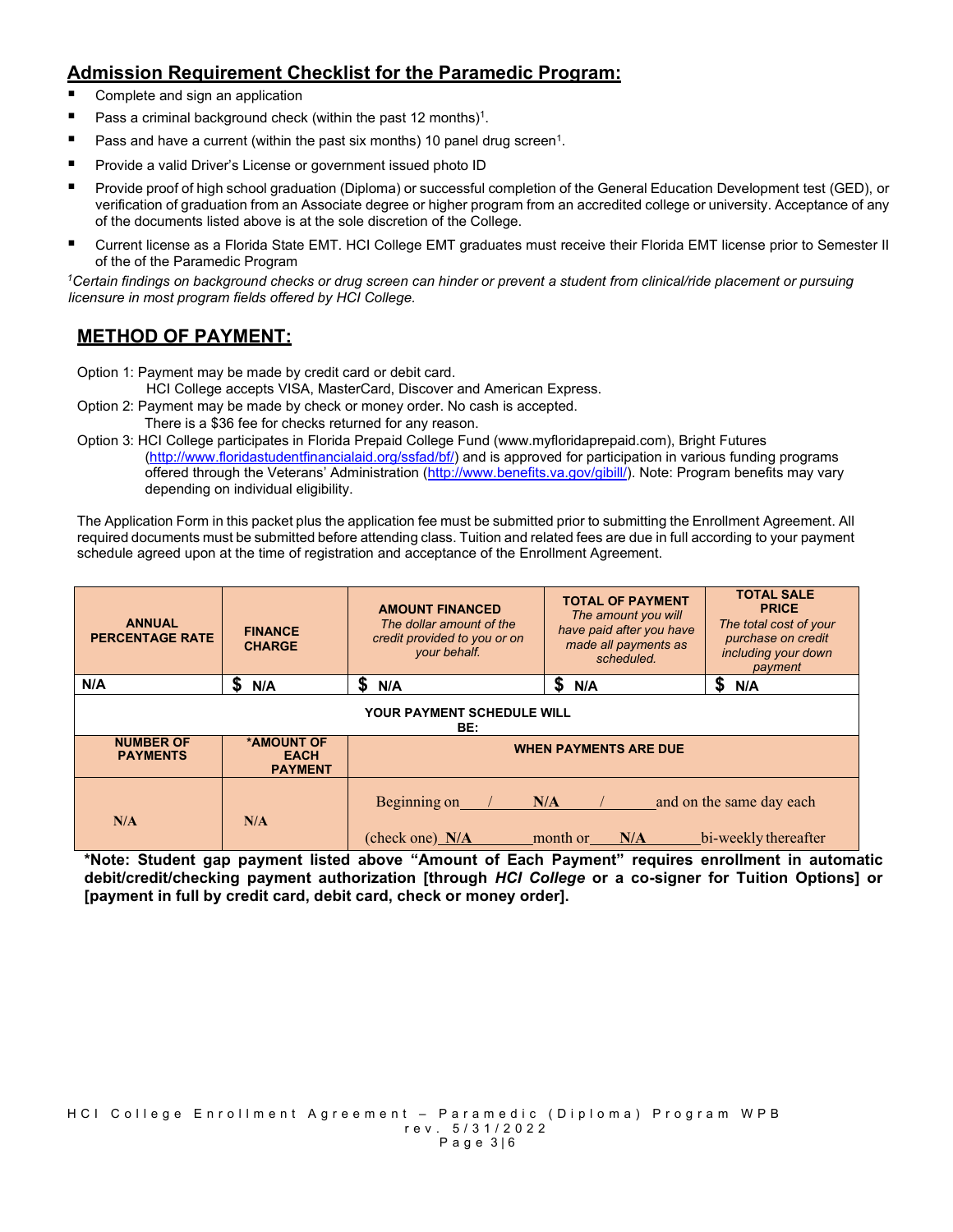## **REFUND POLICIES**

## **Refunds for Classes Cancelled**

All monies will be refunded within 30 days of the schedule start date if HCI College cancels any courses.

## **Cancellation/Withdrawal Refund Policy**

HCI College offers a refund to students who withdraw from the program, or to the sources from which the student's prepaid fees came, according to the schedule outlined below. This refund is based on tuition. Any student wishing to withdraw should complete and sign a Withdrawal Form. The Withdrawal Form and procedure may be obtained at HCI College's registration desk in Suite 205 at the West Palm Beach Campus or Suite 101 at the Fort Lauderdale Campus or on HCI College's website: [www.HCI.edu.](http://www.hci.edu/)

A Student wishing to cancel an enrollment or withdraw may complete a Withdrawal/Cancellation Form. This form is available at [www.HCI.edu](http://www.hci.edu/) or from the Registrar located in Suite 101 at the West Palm Beach Campus or 101 at the Fort Lauderdale Campus.

HCI College will refund monies paid by students in the following manner:

- All monies will be refunded if the applicant is not accepted by the College or if the student cancels within three (3) business days after signing the Enrollment Agreement and making payment.
- Cancellation after the third (3rd) business day, but before the first day of class, will result in a refund of all monies paid exception of the non-refundable application fee.
- Any textbooks and uniform polo shirts that were issued must be returned to the College unused to receive the refund for those items.
- Refunds will be made within 30 calendar days of date of the cancelation with proper submission of a Withdrawal/Cancellation Form by the student. Written notification may be submitted by email, fax or in person.
- Refunds will be made within 30 calendar days of the first day of class if no written notification is provided by the student.

#### **Withdrawal Procedures**

- 1. Notice of withdrawal should be made in person by submitting a Withdrawal Form to the Registrar, and the date of determination will be the date the student submits the Withdrawal Form. The Withdrawal Form and procedure may be obtained from HCI College's Registrar in Suite 101 at the West Palm Beach Campus or in Suite 101 at the Fort Lauderdale Campus or on HCI College's website: [www.HCI.edu.](http://www.hci.edu/)
- 2. If a student is withdrawn by the College for absenteeism based on the attendance policy, the student's last date of attendance will be the withdrawal date. The date of determination will be no later than 14 days after the student's last date of attendance.
- 3. If a student is withdrawn by the College for failure to maintain required grades or passing rate, the date of determination will be no later than 14 days after the student's last date of attendance, which will be the same day as the last failed exam or make-up exam.
- 4. I understand and agree that the College may change locations during my enrollment. Further, I understand that should I decide to discontinue my enrollment on or after the date of that relocation, that my refunds (if any) will be calculated using this policy.

## **Return of Title IV Funds (R2T4) Policy**

The requirements for federal financial aid when a student withdraw are separate from the Institutional Refund Policy, as such a student may still owe a balance to the Institution for unpaid institutional charges. Federal regulations specify how the Institution must determine the amount of Federal financial aid the student is entitled to have earned when a student withdraws from the Institution.

The percentage amount of Federal financial aid a student has earned during a semester/pay period is calculated based on the total number of calendar days completed in a semester/payment period divided by the total number of calendar days in the payment period. For students who withdraw during the semester/payment period the College will perform the return calculation on a payment period basis.

The amount of assistance earned is determined on a pro-rata basis, up through the 60% point in each semester/payment period. For example, if you completed 30% of your semester/payment period, you earn 30% of the FSA assistance you were originally

HCI College Enrollment Agreement – Paramedic (Diploma) Program WPB rev. 5 / 3 1 /2022 Page 4 | 6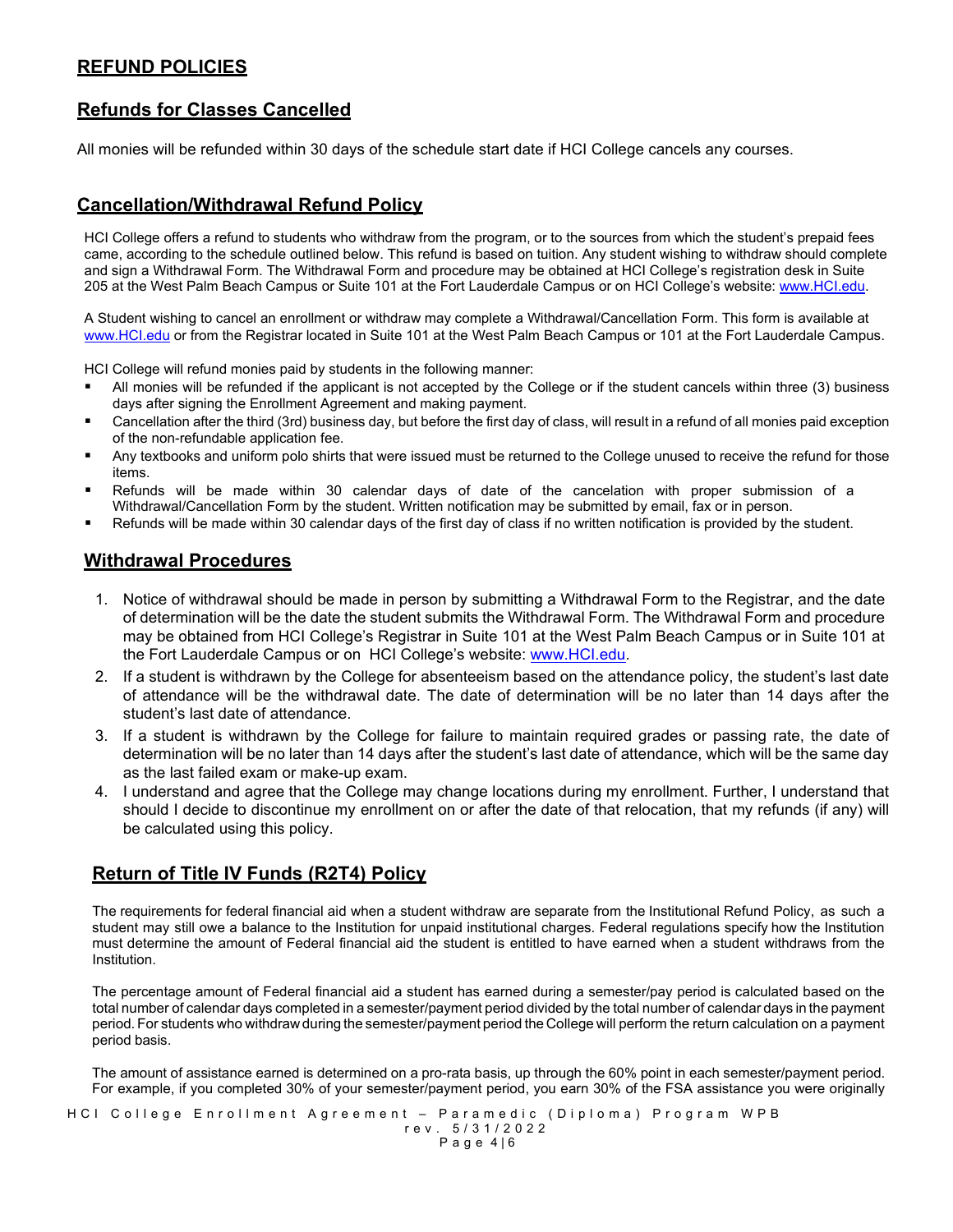scheduled to receive. After the 60% point of the semester/payment period, a student has earned 100% of the Title IV funds he or she was scheduled to receive during the period. Any time a student begins attendance in at least one course but does not begin attendance in all the courses he or she was scheduled to attend, regardless of whether the student is a withdrawal or graduate, the institution must review to see if it is necessary to recalculate the student's eligibility for funding received based on a revised enrollment status and the cost of education.

## **The Order of the Return of Title IV Funds**

The return of Title IV funds under the Federal Refund Policy follows a specific order, as follows:

• Unsubsidized Direct Loan, Subsidized Direct Loan, Direct PLUS Loan, Pell Grant, FSEOG, Other Funding.

## **Institutional Refund Policy**

The refund schedule is as follows:

- 1. All monies paid will be refunded\* if the applicant is not accepted by the College, or if the student cancels within three (3) business days after signing the Enrollment Agreement and making payment. The applicant that has not visited the College facility prior to signing the Enrollment Agreement will have the opportunity to withdraw without penalty within (three days) following either the regularly scheduled orientation procedures or following a tour of the College facilities and inspection of equipment. The nonrefundable application fee is fully refundable as it relates to buyers right to cancel only (not to exceed \$150).
- 2. Returned check fees are non-fundable.
- 3. Withdrawal after the third business day, but before the first day of class, will result in a refund of all monies paid exception for the non-refundable application fee (not to exceed \$150).
- 4. Any textbooks, uniforms, and equipment issued must be returned to the College unused to receive full refund for those items.
- 5. Refunds will be made within 30 calendar days of date of the cancelation with proper submission of a Withdrawal/Cancellation Form by the student. Written notification may be submitted by email at [tandrews@hci.edu,](mailto:tandrews@hci.edu) faxed to (561) 471-4010, or in person to the Business Office Manager
- 6. Refunds will be made within 30 calendar days of the first day of class if no written notification is provided by the student and the student has withdrawn according to the following Withdrawal Procedures.

## **Refund Schedule:**

The refund schedule is as follows:

- $\triangleright$  Students who withdraw during the first seven (7) days of enrollment (semester) will receive a 100% refund of all monies paid for tuition, fees, and supplies (excluding the nonrefundable application fee). Students who attend beyond the seven (7) day period will be responsible for 100% of the tuition and fee charges for courses attended in the period of enrollment (semester).
- $\triangleright$  The Withdrawal Date for refund computation will be one of the following:
	- The date Withdrawal/Cancellation Form signed by Student.
	- The date of withdrawal for unsatisfactory progress.
	- The date of withdrawal for excessive absences will be the last date of attendance.
	- The date of involuntary withdrawal by HCI College for actions that the College may deem to be in violation of its policies and procedures.